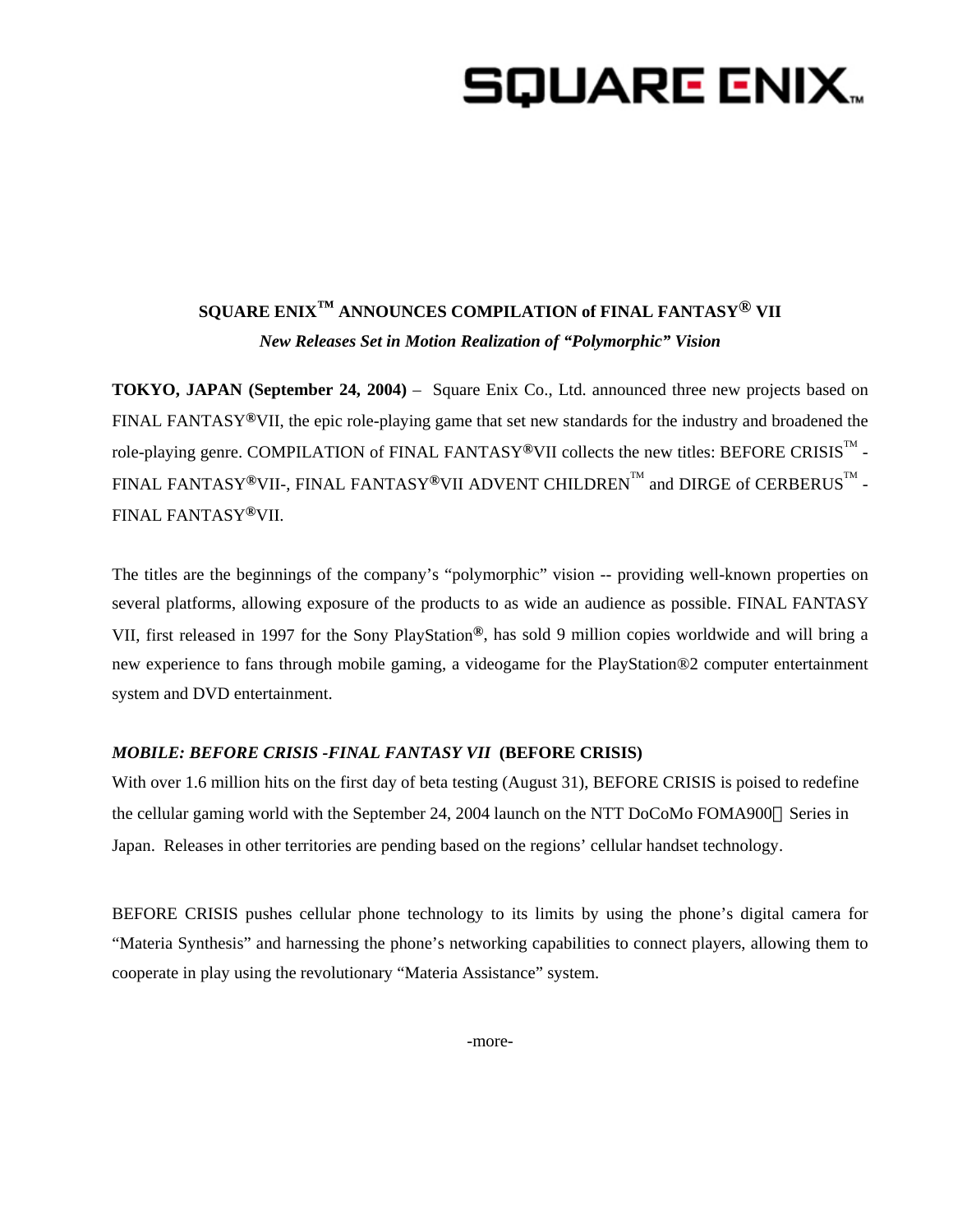Six years before Cloud and his companions set off on their adventure, another drama was unfolding within the ranks of the Turks, an elite division of Shin-Ra Company. In BEFORE CRISIS you take on the role of a Turk on a top-secret mission. Will the most elusive mystery in the history of Shin-Ra be uncovered?

### *DVD ENTERTAINMENT: FINAL FANTASY VII ADVENT CHILDREN (ADVENT CHILDREN)*

This original CG created work continues the emotional story in FINAL FANTASY VII on DVD movie format will be released in Japan 2004. Although still in the production phase, the amazing quality of the imagery in ADVENT CHILDREN earned the work a special invitation to the 61st Venice International Film Festival. Marco Muller, appointed director of the festival in 2004, created the new digital section "Venezia Cinema Digitale." At the press conference, Mr. Muller singled out ADVENT CHILDREN as being one of the few movies to demonstrate the impressive talent of its young creators, and praised the developers for their cutting-edge cinematic innovations.

Two years after the events of FINAL FANTASY VII, the ruins of Midgar stand as testament to the sacrifices that were made in order to bring peace. However, the world will soon face a new menace. A mysterious illness is spreading fast. Old enemies are astir. And Cloud, who walked away from the life of a hero to live in solitude, must step forward yet again...

# *PLAYSTATION®2: DIRGE of CERBERUS***TM** *-FINAL FANTASYVII - (DIRGE of CERBERUS)*

DIRGE of CERBERUS is the brand new game for the PlayStation 2 and is set three years after the original FINAL FANTASY VII continuing the award-winning story.

DIRGE of CERBERUS begins with the sudden appearance of a mysterious group raiding local towns. They are known as the Deep Ground Soldiers (DG Soldiers), a band of warriors driven to hide underground because of the disastrous Meteor. Our hero, Vincent Valentine, is somehow connected with these events, yet in what way remains unclear. And when the world is veiled in darkness, it is his revolver that will ring out the dirge... But Vincent won't be alone—he'll be joined by other characters from FINAL FANTASY VII.

-more-